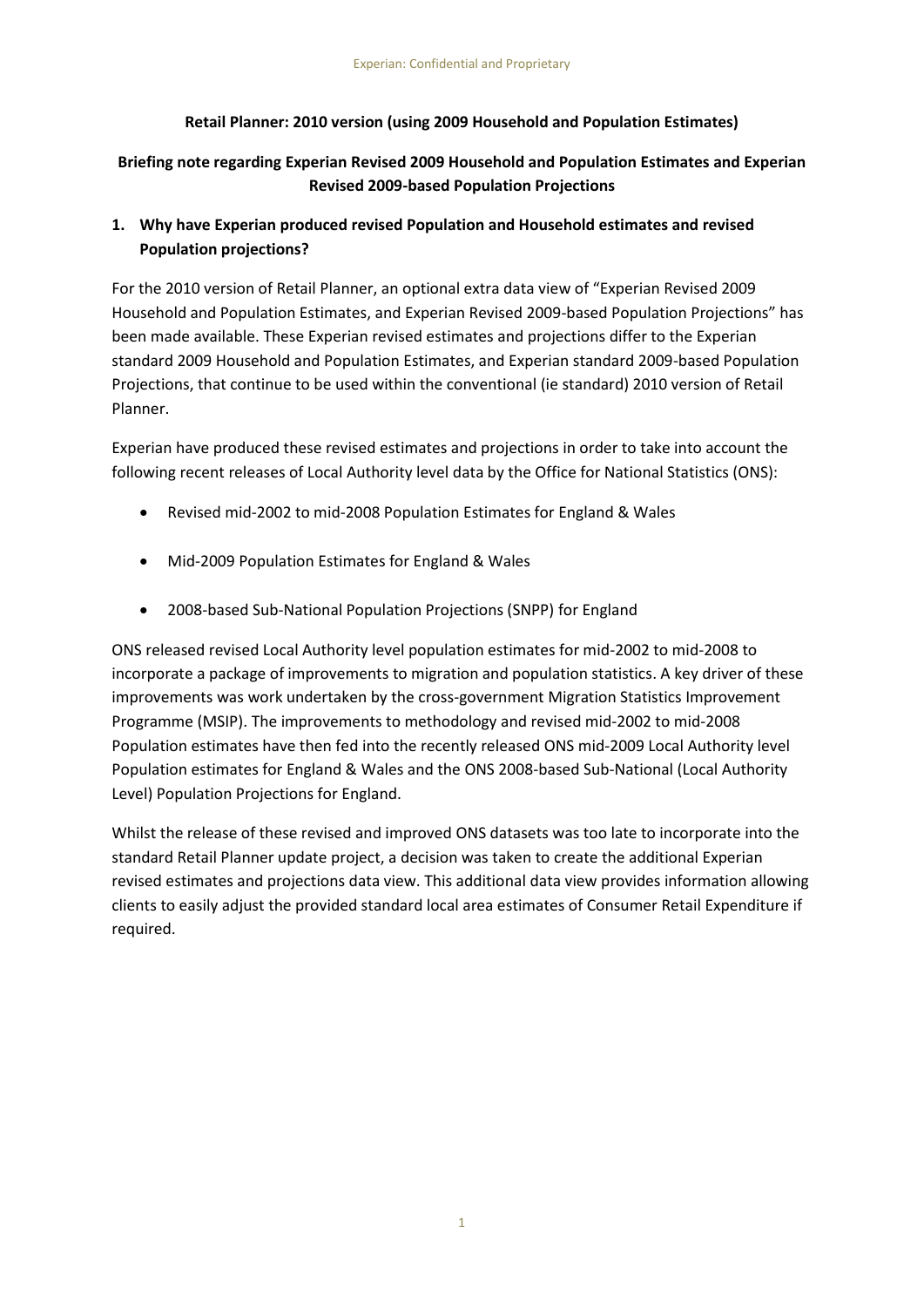# **2. How can the revised estimates be used to produce revised estimates of 2009 Consumer Expenditure for local areas?**

Experian assess that the recent ONS releases of revised Local Authority-level population estimates and projections, and mid-2009 Local Authority-level population estimates, as detailed in section 1 above, have the following impact upon Retail Planner national 2009 Consumer Retail Expenditure estimates (in 2009 Prices) :

- National 2009 Consumer Retail Expenditure **will stay constant** (at the standard Retail Planner 2009 estimate of Consumer Retail Expenditure)
- National 2009 Consumer Retail Expenditure per Household **will change** (due to the difference in Households between the Experian 2009 standard estimate and the Experian 2009 revised estimate)
- National 2009 Consumer Retail Expenditure per Capita **will change** (due to the difference in Population between the Experian 2009 standard estimate and the Experian 2009 revised estimate)

For local areas within the UK, the impact is as follows:

- Local Area 2009 Consumer Retail Expenditure **will change** (due to the changing proportion of national households that exist in the small area between the Experian 2009 standard estimate and the Experian 2009 revised estimate of Households)
- Local Area 2009 Consumer Retail Expenditure per Household **will change.**
- Local Area 2009 Consumer Retail Expenditure per Capita **will change**

Whilst changes within the local area estimates are likely to be very small, they can be calculated if required as follows:

# **Mandatory variables required:**

- Nat\_Std\_2009\_HH = National Experian standard 2009 Household estimate
- Nat\_Rev\_2009\_HH = National Experian revised 2009 Household estimate
- SmallArea Std 2009 HH = Local Area Experian standard 2009 Household estimate
- SmallArea Rev 2009 HH = Local Area Experian revised 2009 Household estimate
- SmallArea Std 2009 ConsExp<sub>i</sub> = Local Area Experian standard 2009 Consumer Retail Expenditure estimate for merchandise line i.

# **Optional variable required:**

If revised 'Spend per Capita (ie Population)' figures also need to be calculated for the local area then the following additional variable will be required:

• SmallArea Rev 2009 Popn = Local Area Experian revised 2009 Population estimate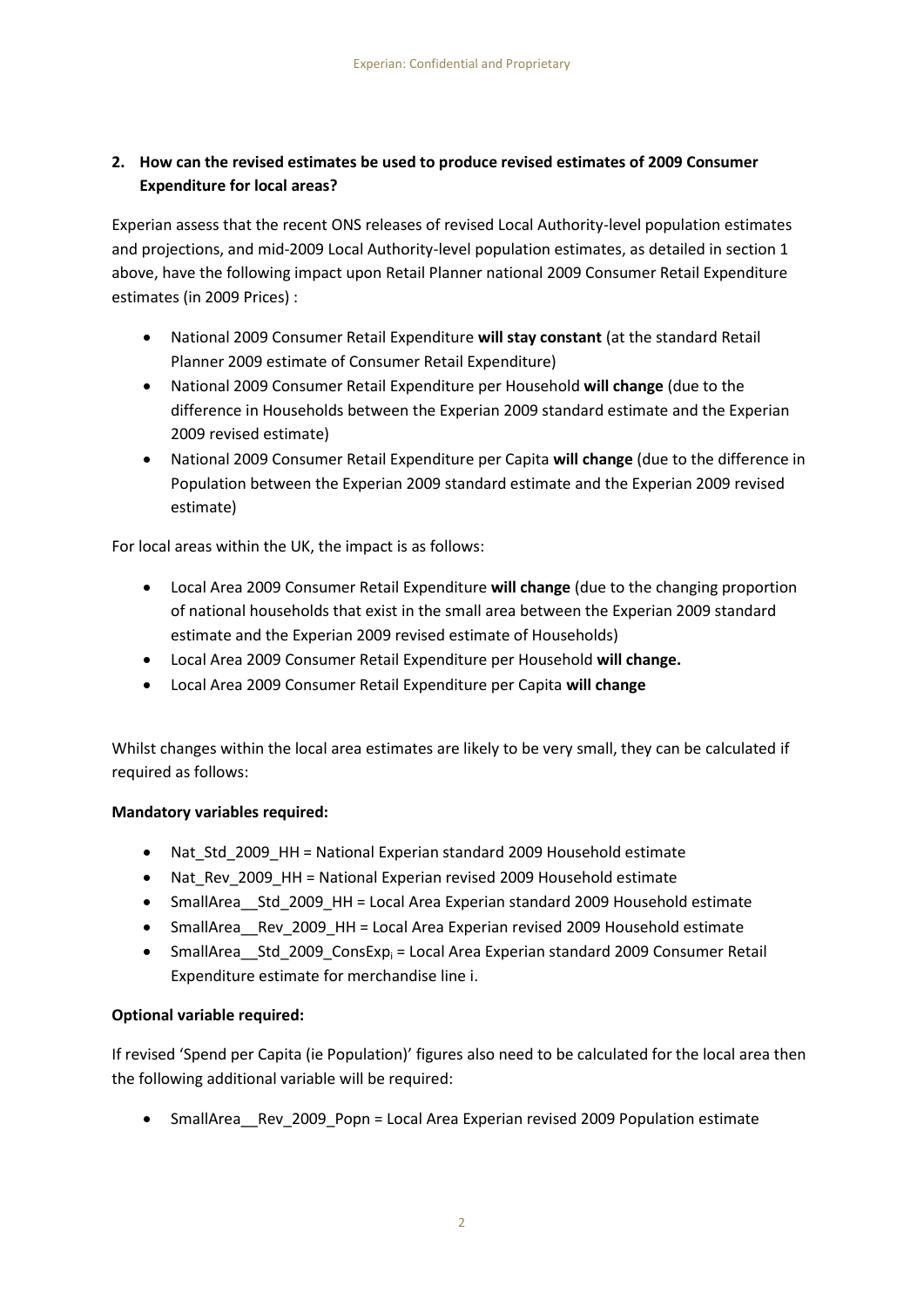### **Calculations required:**

To calculate SmallArea\_Rev\_2009\_ConsExp<sub>i</sub> = Local Area Experian revised 2009 Consumer Retail Expenditure estimate for merchandise line i.

- (a) SmallArea Std % of National HH =  $100 x$  (SmallArea Std 2009 HH / Nat Std 2009 HH)
- (b) SmallArea\_Rev\_%\_of\_National\_HH = 100 x (SmallArea\_\_Rev\_2009\_HH / Nat\_Rev\_2009\_HH)
- (c) Adjust\_Factor = SmallArea\_Rev\_%\_of\_National\_HH / SmallArea\_Std\_%\_of\_National\_HH
- (d) SmallArea Rev 2009 ConsExp<sub>i</sub> = Adjust Factor x SmallArea Std 2009 ConsExpi

To calculate SmallArea Rev\_2009\_ConsExp<sub>i</sub> per HH = Local Area Experian revised 2009 Consumer Retail Expenditure estimate per Household for merchandise line i

(a) SmallArea\_\_Rev09\_ConsExp<sub>i\_</sub>per\_HH = SmallArea\_\_Rev\_2009\_ConsExp<sub>i</sub> / SmallArea\_\_Rev\_2009\_HH

To calculate SmallArea Rev\_2009\_ConsExp<sub>i</sub> per\_Popn = Local Area Experian revised 2009 Consumer Retail Expenditure estimate per Capita for merchandise line i

(a) SmallArea\_\_Rev09\_ConsExp<sub>i\_</sub>per\_Popn = SmallArea\_\_Rev\_2009\_ConsExpi / SmallArea\_\_Rev\_2009\_Popn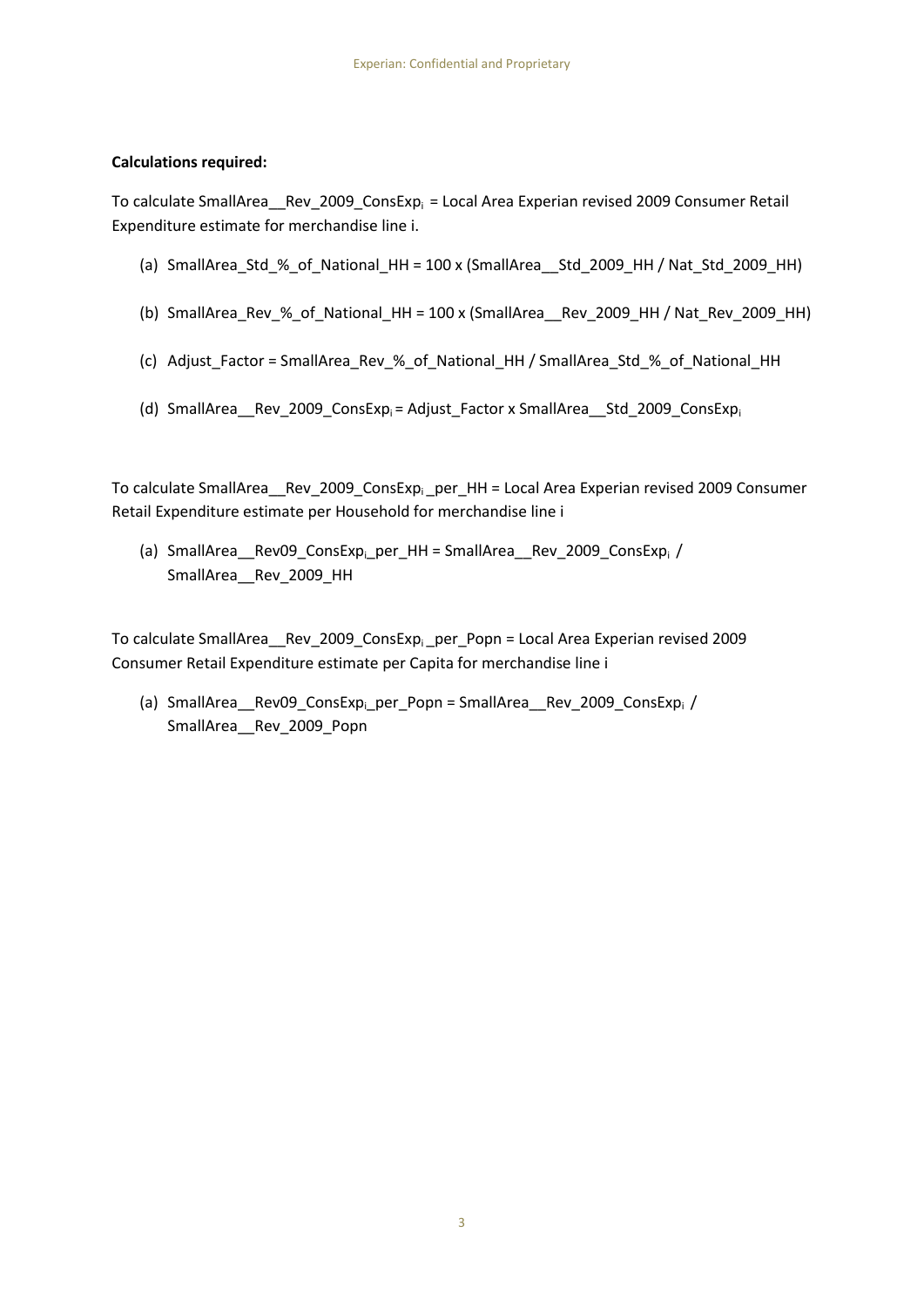## **Appendix**

# **An example of using the Experian revised mid-2009 Household and Population estimates to create revised 2009 Consumer Expenditure Estimates for a Local Area within the UK**

## **1. Objective**

To obtain an estimate of 2009 Consumer Expenditure for 'Books & Stationary' in the Nottingham Postal Area (NG) that takes account of recent ONS releases of revised Local Authority-level population estimates and projections.

## **2. Input Data Required**

All of the required input data can be obtained by producing the following Retail Planner 2010 version (using 2009 'Household and Population' estimates) reports for a target area of NG Postal Area compared to a National base:

- **Standard Retail Planner data view** (using Experian standard 2009 Household and Population estimates and Experian standard 2009-based Population Projections)
- **Optional extra Retail Planner data view** (containing Experian Revised 2009 Household and Population Estimates, and Experian Revised 2009-based Population Projections).

The variables required from each data view are as follows :

- **(a) From the standard Retail Planner data view**
	- Nat\_Std\_2009\_HH (National standard 2009 Household estimate) is **26,569,236**
	- SmallArea\_\_Std\_2009\_HH (Local Area standard 2009 Household estimate) is **506,154**
	- SmallArea\_\_Std\_2009\_ConsExp<sup>i</sup> where i = Books & Stationary, is **£129, 676,638** (Local Area standard 2009 Consumer Retail Expenditure estimate for merchandise line i.

## **(b) From the optional extra Retail Planner data view**

- Nat\_Rev\_2009\_HH (National revised 2009 Household estimate) is **26,522,644**
- SmallArea\_\_Rev\_2009\_HH ( Local Area revised 2009 Household estimate) is **503,503**

*..and assuming that we want to calculate revised spend per capita....*

SmallArea\_\_Rev\_2009\_Popn ( Local Area revised 2009 Population estimate) is **1,149,682**